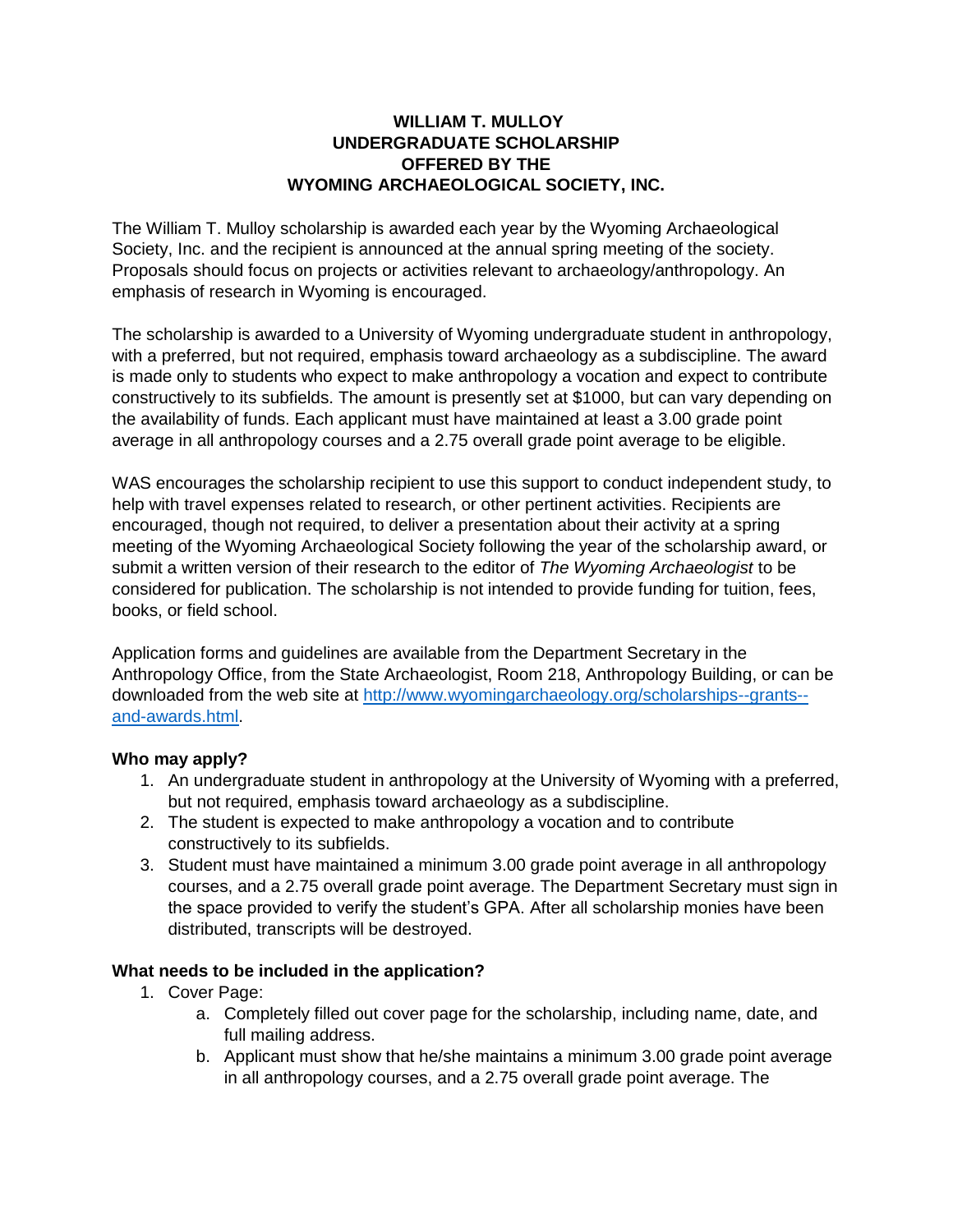Department Secretary must sign in the space provided to verify the student's GPA.

- c. Applicant must sign the release statement on the cover page.
- d. Briefly state your current level of progress toward your degree.
- e. Include a short paragraph stating your future archaeological intent/career goals.
- f. Provide a title and abstract of your proposed activity.
- 2. A maximum two-page, typed, double-spaced explanation of the proposed activity.
- 3. A short vita (maximum of one page, typed, double-spaced).
- 4. Two letters of recommendation.
	- a. At least one of the two letters must come from a professional in a related field outside anthropology.

## **Where to submit the completed application?**

- 1. Submit one copy of the completed application packet, including the cover page, explanation of proposed activity, and vita to the **Wyoming Archaeological Society Scholarship Committee, Dept. 3431, 1000 E University Ave., Laramie, WY, 82071**. The Department Secretary will keep a file to hold all applications until they are delivered to the committee for review. These materials must be in to the Department Secretary by April 1, 2022, or applications will not be considered.
- 2. The applicant is expected to work with authors of recommendation letters to ensure their receipt by the Department Secretary by the posed deadline.

### **What happens if I am awarded a scholarship?**

- 1. The Executive Secretary/Treasurer of the Wyoming Archaeological Society will mail you a letter notifying you of your award, and the check will be included. If you attend the spring meeting the year you apply, the award is usually made and you are recognized as a scholarship recipient at that time.
- 2. The scholarship recipient can use this support to conduct independent study, to help with travel expenses related to research, or other pertinent activities.
- 3. Recipients are encouraged, though not required, to deliver a presentation about their activity at the spring meeting of the Wyoming Archaeological Society following the year of the scholarship award, or submit a written version of their research to the editor of *The Wyoming Archaeologist* to be considered for publication.